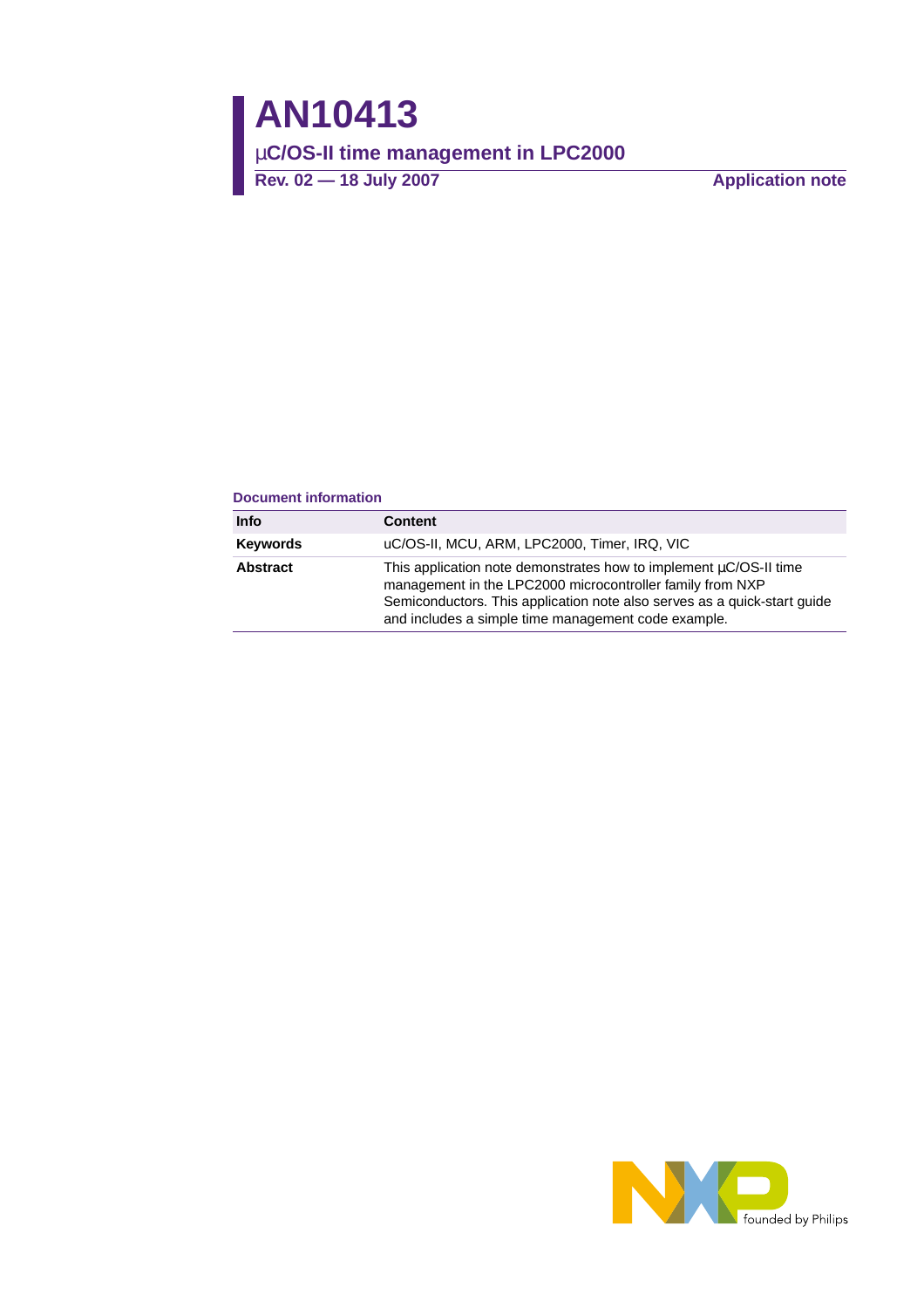### µ**C/OS-II time management in LPC2000**

**Revision history**

| <b>Rev</b> | <b>Date</b> | <b>Description</b>                                                                                                                                                                                         |
|------------|-------------|------------------------------------------------------------------------------------------------------------------------------------------------------------------------------------------------------------|
| 02         | 20070718    | • The format of this application note has been redesigned to comply with the new identity<br>guidelines of NXP Semiconductors.<br>Legal texts have been adapted to the new company name where appropriate. |
| 01         | 20051215    | First release                                                                                                                                                                                              |

# **Contact information**

For additional information, please visit: **http://www.nxp.com**

For sales office addresses, please send an email to: **salesaddresses@nxp.com**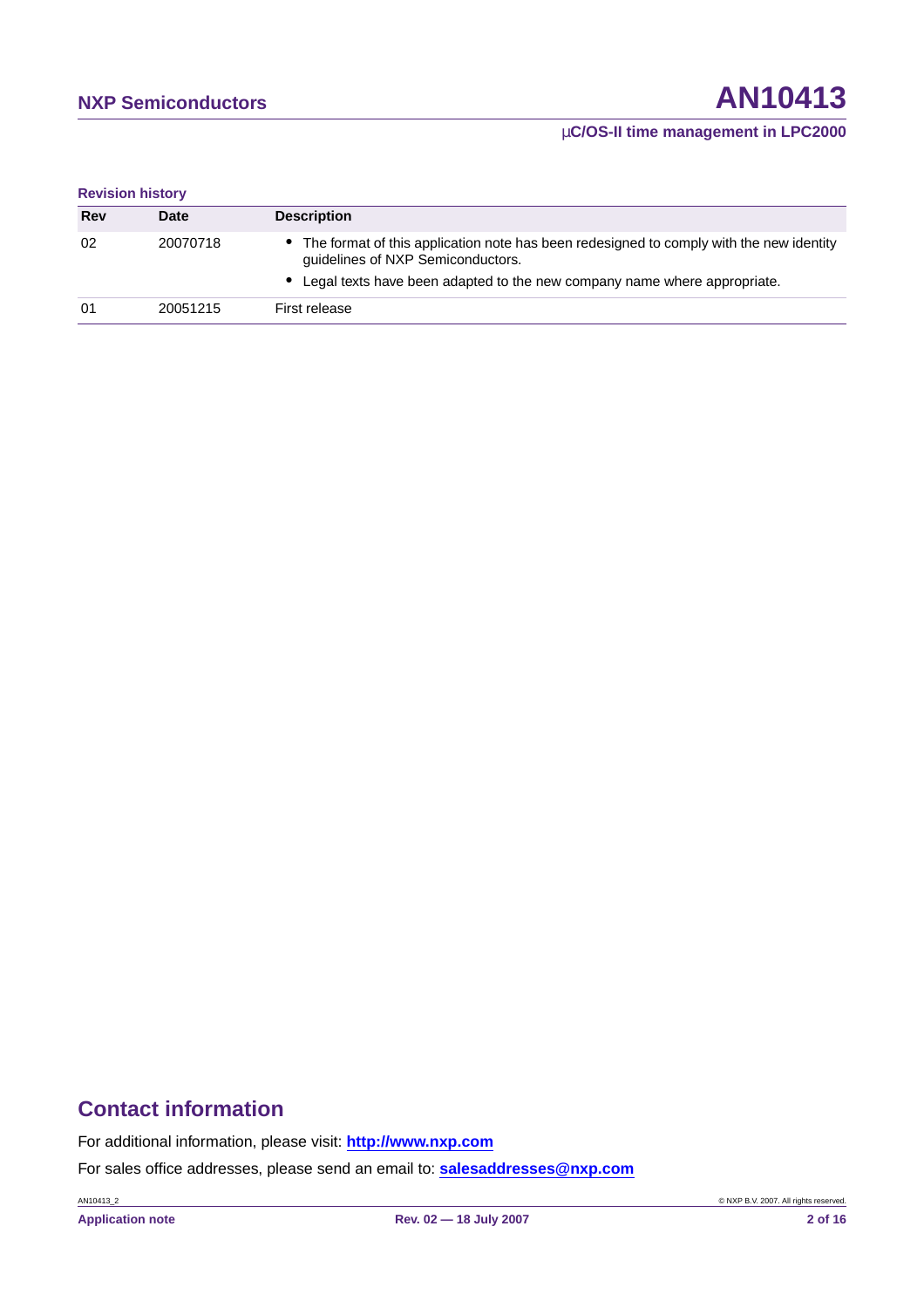# <span id="page-2-1"></span>**1. Introduction**

The µC/OS-II, pronounced 'Micro C O S 2', and stands for MicroController Operating System version 2, is a type of real-time operating system. Its real-time kernel, easy port connection, and reliability enable it to be used in a wide variety of applications, such as cameras, medical instruments, engine controls, and ATMs. The µC/OS-II can run on most 8/16/32-bit microprocessors or microcontrollers.

An important function of the  $\mu$ C/OS-II is time management. It provides periodic interrupts for the purpose of keeping track of time delays and time-outs. An interrupt period is called a Clock Tick which represents the system's heartbeat. Usually, a Clock Tick (tick) should occur between 10 and 100 times per second (Hz). The faster the tick rate, the higher the overhead imposed on the system. The actual frequency of the tick depends on the tick resolution required by the user application. Usually the tick source is provided by a hardware timer.

The LPC2000 family is based on the 16/32-bit ARM7TDMI-S microcontroller. The µC/OS-II is supported by all the devices in the LPC2000 family including two 32-bit timer/counter devices which can be used as a Clock Tick source. In this application note we use Timer0 as an example, and Timer0 will be configured to periodically trigger an IRQ interrupt. The code is developed in ARM Development Suite (ADS) v1.2 and written mostly in ANSI C. The code was tested on an evaluation board with an LPC2129, which uses a 12 MHz crystal.

# <span id="page-2-3"></span><span id="page-2-2"></span>**2. Initialization**

### **2.1 Exception vector table**

The ARM CPU contains an exception vector table supporting seven types of exception. When an exception occurs, an execution is forced from fixed memory whose address corresponds to the exception type. The exception vector table for the ARM is shown in [Table](#page-2-0) 1.

| <b>Exception</b>         | <b>Mode</b> | <b>Vector address</b> |
|--------------------------|-------------|-----------------------|
| Reset                    | <b>SVC</b>  | 0x0000 0000           |
| Undefined Instruction    | <b>UND</b>  | 0x0000 0004           |
| Software Interrupt (SWI) | <b>SVC</b>  | 0x0000 0008           |
| Prefetch abort           | Abort       | 0x0000 000c           |
| Data abort               | Abort       | 0x0000 0010           |
|                          | -           | 0x0000 0014           |
| IRQ (normal interrupt)   | <b>IRQ</b>  | 0x0000 0018           |
| FIQ (fast interrupt)     | <b>FIQ</b>  | 0x0000 001c           |

<span id="page-2-0"></span>**Table 1. Exception vector table**

On reset, the CPU begins executing from the reset vector entry, then jumps to an initialization sub-routine, which starts system setting. The startup code is written in assembly code as shown below.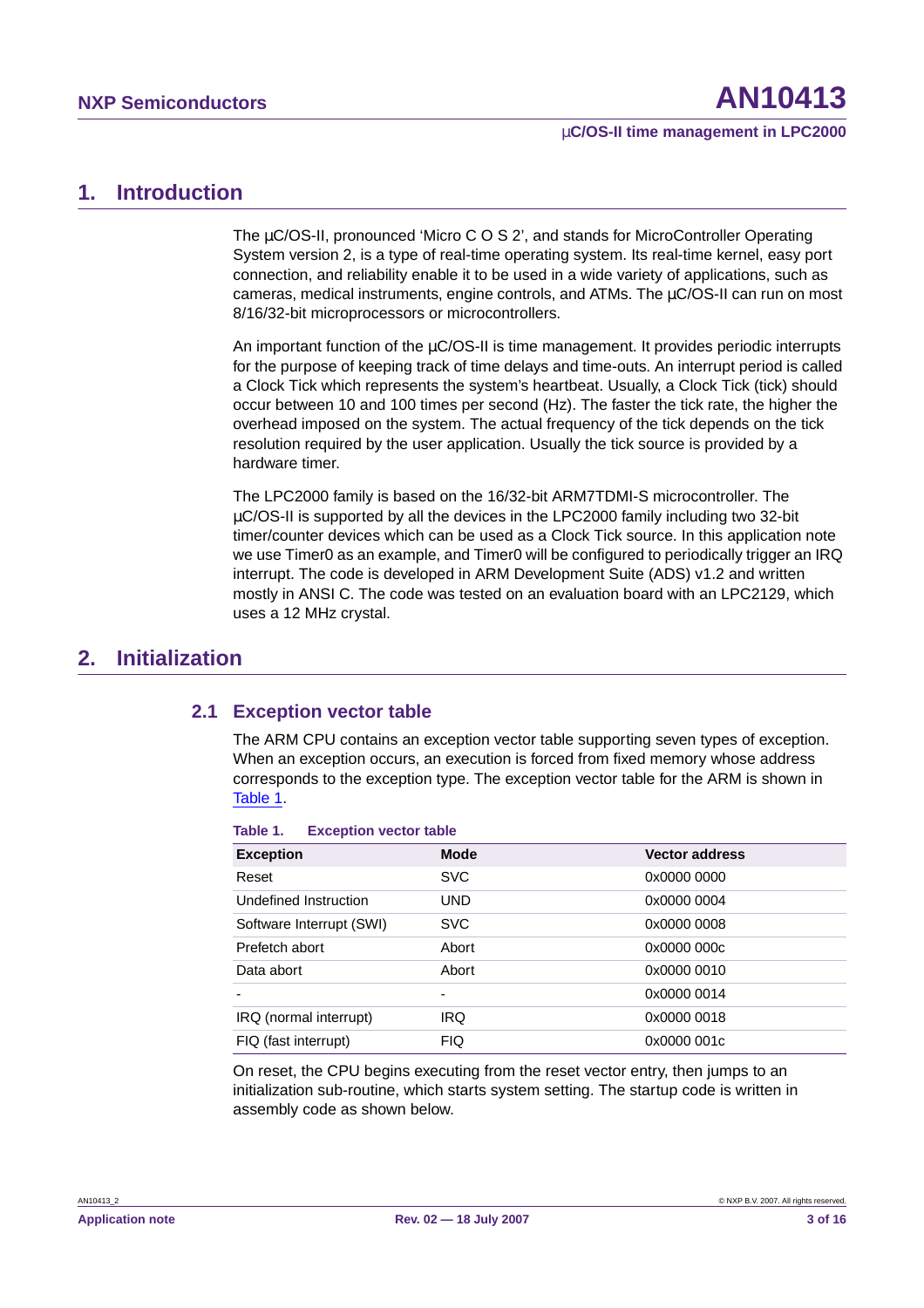# AN10413

µC/OS-II time management in LPC2000

#### Startup code

```
; Imported external symbols declaration
    IMPORT Reset
    IMPORT FIQHandler C
; Exception Vectors
CODE32
AREA StartUp, CODE, READONLY
   ENTRY
Vectors
      PC, ResetAddr
   T.DRLDR
      PC, UndefinedAddr
       PC, SWI_Addr
   LDR
       PC, PrefetchAddr
   LDR
      PC, DataAbortAddr
   LDR
   DCD 0xb9205f80
      PC. [PC. #-0xff0]for vectored and non-vectored IRO
   LDR
       PC, FIO Addr
   LDR
ResetAddr
       DCD
            Reset
UndefinedAddr DCD Undefined
           SwiSWI Addr
       DCD
PrefetchAddr DCD
            PrefetchAbort
DataAbortAddr DCD
            DataAbort
FIO Addr
       DCD
            FIO Handler
; Undefined instruction exception handler
Undefined
    bUndefined
;Swi exception handler
Swi
   b Swi
; Prefetch abort exception handler
PrefetchAbort
   bPrefetchAbort
;Data abort exception handler
DataAbort
   b DataAbort
;FIQ exception handler
```
AN10413 2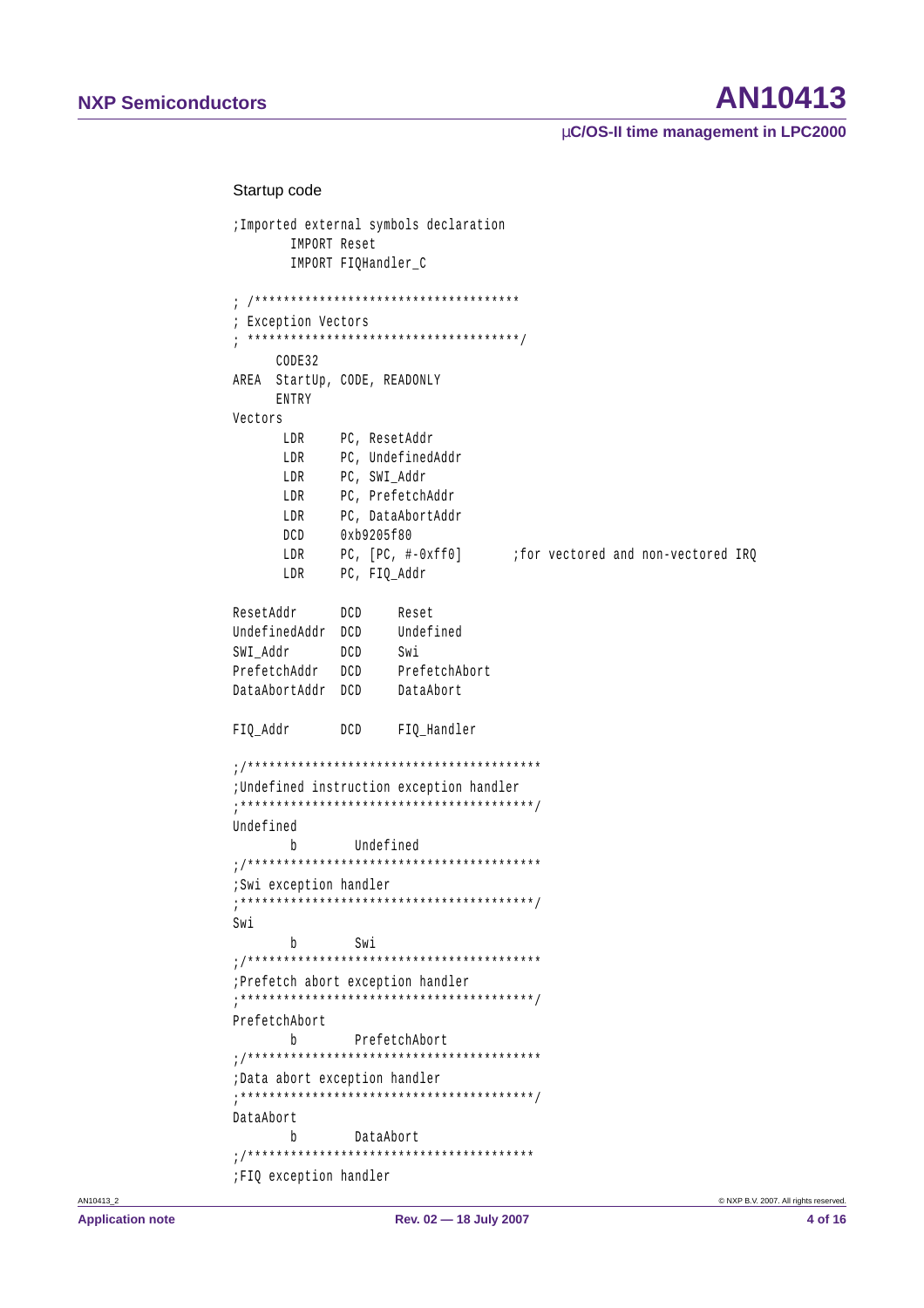#### µ**C/OS-II time management in LPC2000**

```
;****************************************/
FIO Handler
      STMFD SP!, {R0-R3, LR}
      BL FIOHandler C icall the FIO ISR sub-routine
      LDMFD SP!, {R0-R3, LR}
      SUBS PC, LR, #4
   END
```
Note that the handlers shown in the startup code do not do anything useful. They are only shown here for completeness. You can implement them according to your application.

### <span id="page-4-0"></span>**2.2 System configuration**

System configuration such as PLL, VPBDIV and MAM is performed in C code. The code is tested on an evaluation board which uses a 12 MHz crystal. To make the CPU run at the full speed of 60 MHz, PLL is set to 5. And the VPB is set to a quarter of the CPU speed. Using the Memory Map Register, you can remap interrupt vectors from 0x0000 0000 to 0x000 0001c (on-chip flash), 0x4000 0000 to 0x4000 001c (on-chip RAM) or 0x8000 0000 to 0x8000 001c (external memory, only for LPC22xx). The system initialization code is shown below:

```
#define PLL_PLLE 1 //PLL enable (1)or disable(0)
#define PLL PLLC 1 //PLL connect(1) or disconnect(0)
#define PLL_M 5 //PLL Multiplier value
#define PLL P 1 //PLL divider value: p
#define VPB_DIVIDER 0 //the divider of VPB
/* System Initialization */
void InitLPC2000(void) {
    WDMOD=0; //disable WDT
    VICIntEnClr=0xffffffff; //disable all interrupts
    VICVectAddr=0;
    VICIntSelect=0;
     /* PLL configuration */
    if(PLL_PLLE){
       PLLCFG=(PLL M- 1) | (PLL P \leq 5);
       PLLCON=PLL_PLLE;
       PLLFEED = 0xaa;
       PLLFEED = 0x55;
       while((PLLSTAT \& (1 << 10)) == 0); // Wait for PLL lock
       PLLCON=PLL_PLLE|PLL_PLLC<<1; //connect PLL
       PLLFEED = 0xaa;
       PLLFEED = 0x55;
     }
    VPBDIV=VPB_DIVIDER; //peripheral clock config
     /* MemRemap Config */
#ifdef __Ram_Mode
```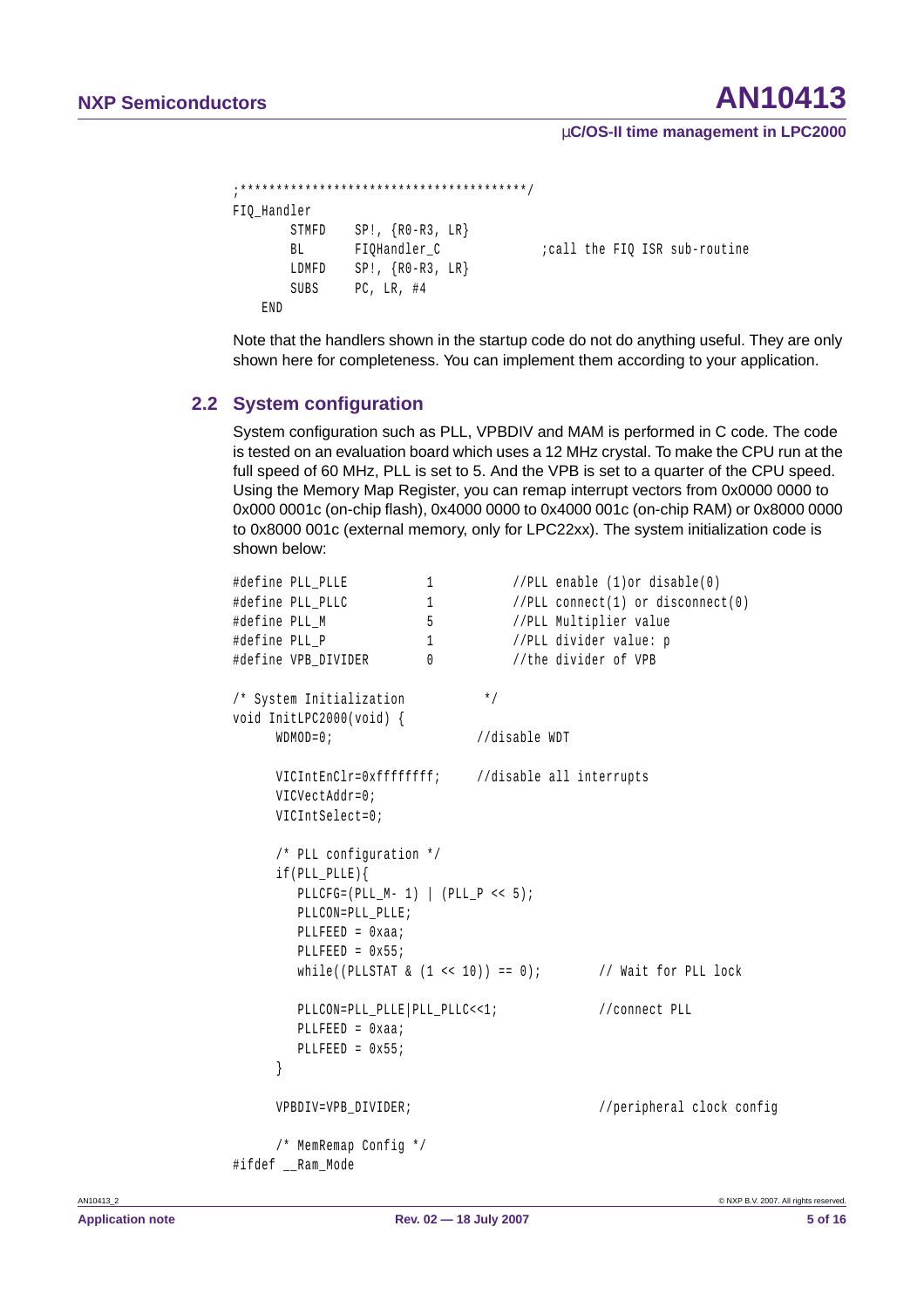µ**C/OS-II time management in LPC2000**

```
MEMMAP = 0x2; //remap to 0x40000000
#endif
#ifdef Flash_Mode
     MEMMAP = 0x1; //remap tp 0x0#endif
#ifdef ExtMem mode
     MEMMAP = 0x3; //remap to 0x80000000, only for LPC22xx
#endif
}
```
### <span id="page-5-1"></span>**2.3 Timer initialization**

Timer0 is configured to generate the Clock Tick. The tick frequency is defined as **OS\_TICKS\_PER\_SEC** in file os\_cfg.h. Timer0 counter is set according to the frequencies of the Clock Tick and the peripheral clock.

The LPC2000 family contains a VIC that supplies a vector (address) for each interrupt source. The VIC can take up to 32 interrupt request inputs and programmably assign them into three categories: FIQ, vectored IRQ, and non-vectored IRQ. FIQ requests have the highest priority. Vectored IRQs have intermediate priority, but only 16 of the 32 requests can be assigned to this category. Non-vectored IRQs have the lowest priority.

Each peripheral device has one interrupt line connected to the VIC, but may have several internal interrupt flags. [Table](#page-5-0) 2 lists the interrupt sources for each peripheral function.

Register **VICIntEnable** controls which of the 32 interrupt requests contributes to FIQ or IRQ, and enables it. Registers **VICVectCnt** and **VICVectAddr** together control one of 16 vectored IRQ slots: register **VICVectCnt** selects the interrupt source, and register **VICVectAddr** holds the address of the ISR of the corresponding vectored IRQ.

As shown in the exception vector table (see [Table](#page-2-0) 1), when an IRQ occurs, the ARM CPU will redirect code execution to the address specified at location 0x0000 0018. For vectored and non-vectored IRQs the following instruction could be placed at 0x18:

LDR pc, [pc,#-0xFF0]

This instruction loads the Program Counter (PC) with the address that is present in register **VICVectAddr**, then gets the IRQ service routine from register **VICVectCnt**, and jumps to the value read.

| <b>Block</b>       | Flag                                  | <b>VIC channel</b> |
|--------------------|---------------------------------------|--------------------|
| <b>WDT</b>         | Watchdog Interrupt (WDINT)            | 0                  |
|                    | reserved for software interrupts only |                    |
| ARM core           | embedded ICE, DbgCommRx               | 2                  |
|                    | embedded ICE, DbgCommTx               | 3                  |
| TIMER <sub>0</sub> | Match 0 to 3 (MR0, MR1, MR2, MR3)     | 4                  |
|                    | Capture 0 to 3 (CR0, CR1, CR3)        |                    |
| TIMER1             | Match 0 to 3 (MR0, MR1, MR2, MR3)     | 5                  |
|                    | Capture 0 to 3 (CR0, CR1, CR3)        |                    |

<span id="page-5-0"></span>**Table 2. Connection of interrupt sources to VIC**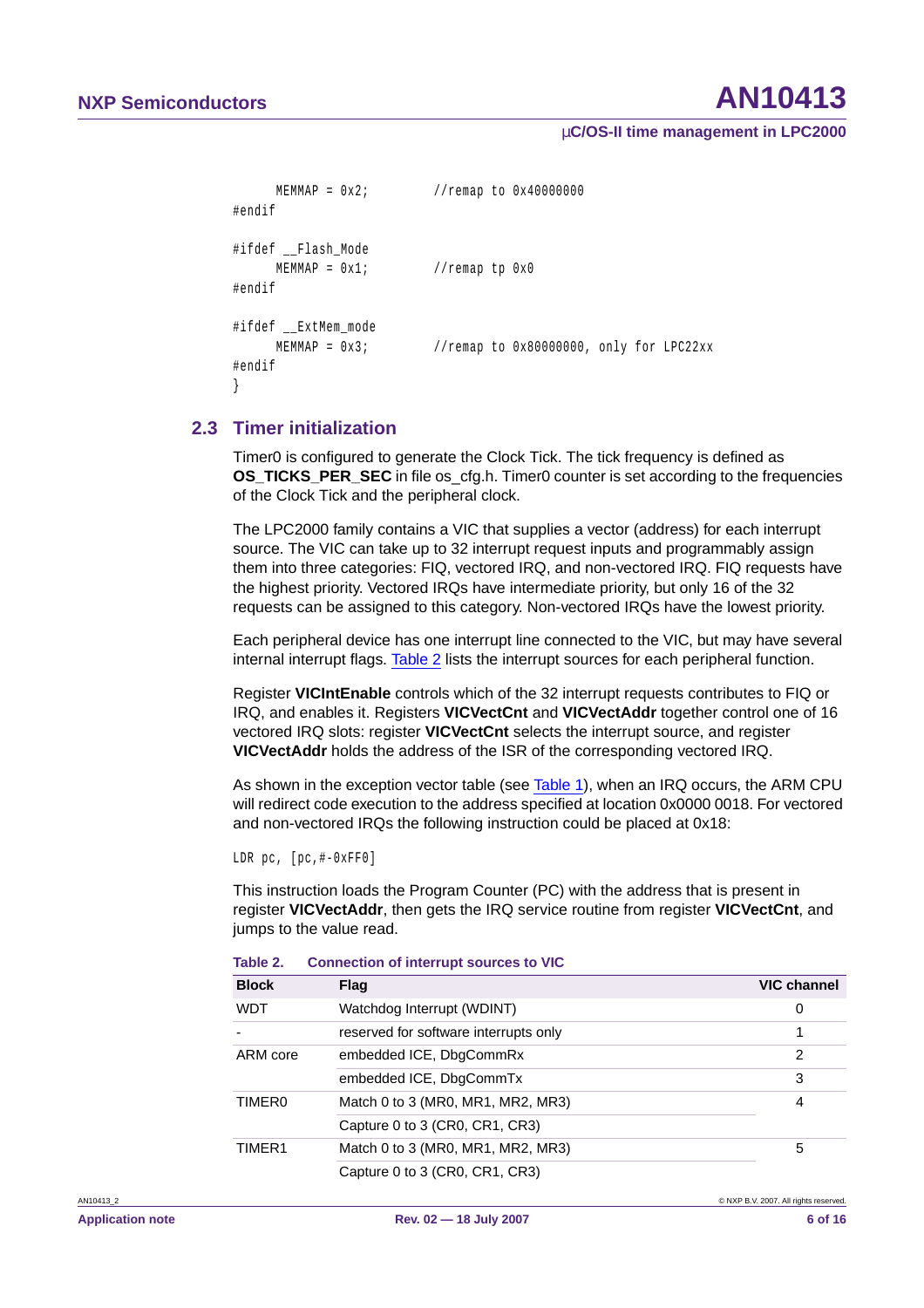### µ**C/OS-II time management in LPC2000**

| <b>Block</b>     | <b>Flag</b>                                                       | <b>VIC channel</b> |
|------------------|-------------------------------------------------------------------|--------------------|
| UART0            | Rx Line Status (RLS)                                              | 6                  |
|                  | Transmit Holding Register Empty (THRE)                            |                    |
|                  | Rx Data Available (RDA)                                           |                    |
|                  | Character Time-out Indicator (CTI)                                |                    |
| UART1            | Rx Line Status (RLS)                                              | 7                  |
|                  | Transmit Holding Register Empty (THRE)                            |                    |
|                  | Rx Data Available (RDA)                                           |                    |
|                  | Character Time-out Indicator (CTI)                                |                    |
|                  | Modem Status Interrupt (MSI)                                      |                    |
| PWM <sub>0</sub> | Match 0 to 6 (MR0, MR1, MR2, MR3, MR4, MR5, MR6)                  | 8                  |
| ${}^{12}C$       | SI (state change)                                                 | 9                  |
| SPI <sub>0</sub> | SPI Interrupt Flag (SPIF) Mode Fault (MODF)                       | 10                 |
| SPI <sub>1</sub> | SPI Interrupt Flag (SPIF) Mode Fault (MODF)                       | 11                 |
| <b>PLL</b>       | PLL Lock (PLOCK)                                                  | $12 \overline{ }$  |
| <b>RTC</b>       | Counter Increment (RTCCIF) Alarm (RTCALF)                         | 13                 |
|                  | System control External Interrupt 0 (EINT0)                       | 14                 |
|                  | External Interrupt 1 (EINT1)                                      | 15                 |
|                  | External Interrupt 2 (EINT2)                                      | 16                 |
|                  | External Interrupt 2 (EINT2)                                      | 17                 |
| A/D              | A/D Converter                                                     | 18                 |
| CAN              | CAN and Acceptance Filter:                                        |                    |
|                  | 1 ORed CAN, LUTerr int                                            | 19                 |
|                  | CAN1 and CAN2: $2 \times$ (Tx int, Rx int) LPC2119/2129/2292/2294 | 20 to 23           |
|                  | CAN3 and CAN4: $2 \times$ (Tx int, Rx int) LPC2194/2292/2294 only | 24 to 27           |

**Table 2. Connection of interrupt sources to VIC** …continued

Here Timer0 interrupt is configured as a vectored IRQ interrupt and the priority is set to 15. The initialization code can be as follows:

|           | #define OS TICKS PER SEC                                                                                         | 50 //Set the number of ticks in one second                                                      |  |
|-----------|------------------------------------------------------------------------------------------------------------------|-------------------------------------------------------------------------------------------------|--|
|           | void TIMERO_InitTimer(void) {<br>TIMERO IR = $0xff;$                                                             | //clear interrupts                                                                              |  |
|           | TIMERO $TC = 0;$<br>TIMERO MCR = $0 \times 03$ ;                                                                 | //reset and interrupt on match<br>TIMERO MRO = (FPCLK/ OS TICKS PER SEC); //set the match value |  |
|           | //Initialize timer0 interrupt<br>VICIntEnClr = $(1 \lt\lt 4)$ ;<br>//config timer0 interrupt as the lowest v-IRQ | //disable timer0 interrupt                                                                      |  |
|           | $VICVectCnt115 = (0x20   0x04);$                                                                                 | VICVectAddr15 = (LPC_INT32U)IRQASMTimer0; //set timer0 ISR address                              |  |
|           | VICIntEnable = $(1 \leq \leq 4)$ ;                                                                               | //enable timer0 interrupt                                                                       |  |
|           | TIMERO TCR = $0 \times 01$ ;                                                                                     | //enable timer0 counter                                                                         |  |
| AN10413 2 |                                                                                                                  | © NXP B.V. 2007. All rights reserved.                                                           |  |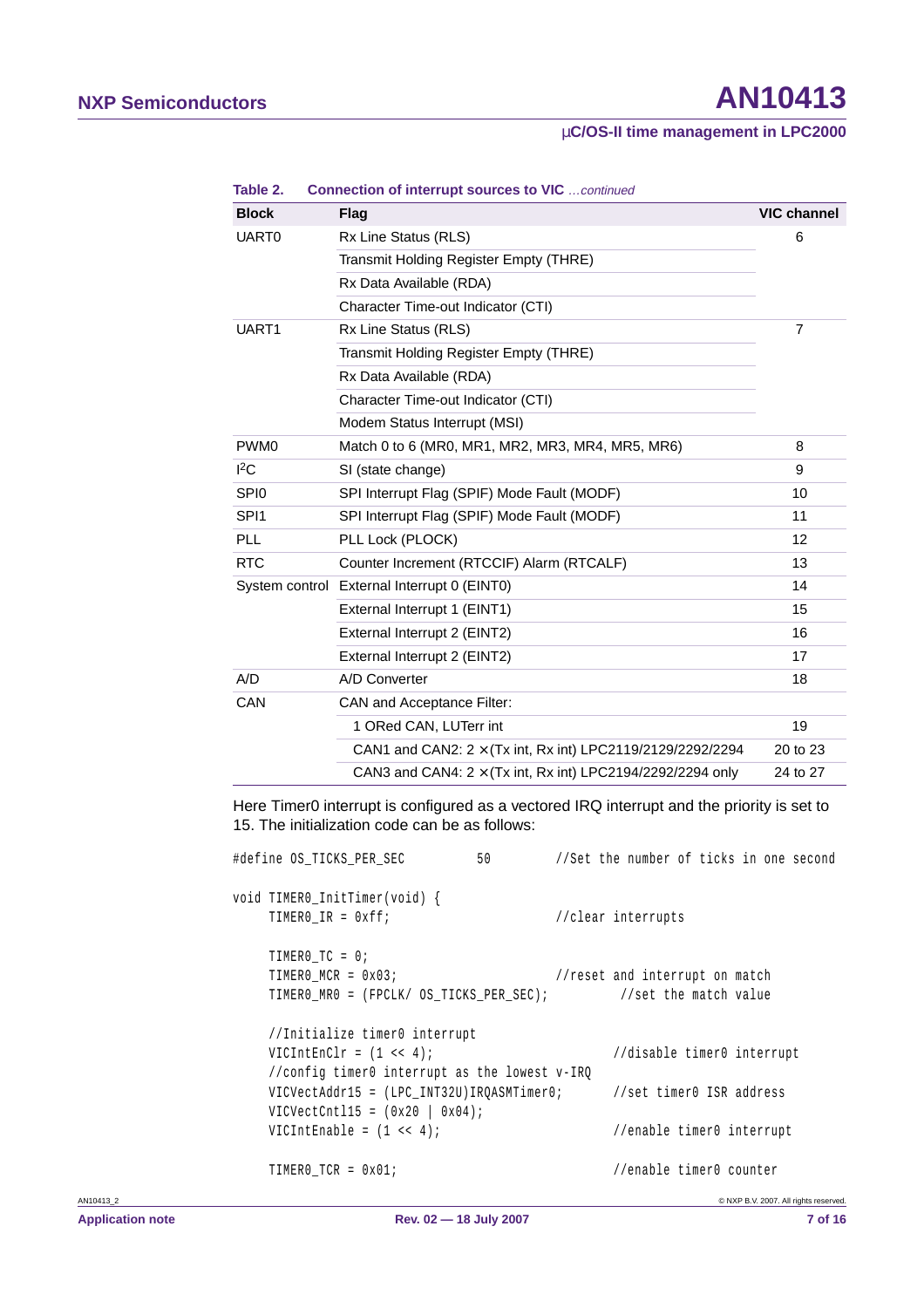}

Note that in  $\mu$ C/OS-II, you must enable Clock Tick interrupts after multi-tasking has started, i.e. after calling OSStart(). In other words, you should initialize and enable tick interrupts in the first task that executes following a call to OSStart(). A common mistake is to enable tick interrupts after calling OSInit() and before OSStart() as shown in the following code, because at that point the  $\mu$ C/OS-II is in an unknown state and your application will crash.

```
void main(void) {
   ...
   OSInit(); // initialize uC/OS-II
   ...
   /* user application initialization code */
   /* create application task by calling OSTaskCreate() */
   ...
   Enable Tick Interrupts; //DO NOT DO THIS HERE!!!
   ...
   OSStart(); \frac{1}{2} // start multitasking
}
```
## <span id="page-7-0"></span>**3. Clock tick ISR**

In µC/OS-II, ISRs have several parts: save CPU registers, call function OSIntEnter(), execute user code, call function OSIntExit(), restore CPU registers and return.

Function OSIntEnter() is used to notify the µC/OS-II that you are about to service an interrupt (ISR), and function OSIntExit() is used to notify the  $\mu$ C/OS-II that you have completed serving an ISR. With OSIntEnter() and OSIntExit(), the µC/OS-II can keep track of interrupt nesting and thus only perform rescheduling at the last nested ISR.

It is possible that after the last nested ISR has completed, an interrupted task is not required to run because a new higher priority task has occurred. This is handled by an interrupt level context switch, implemented by function \_IntCtxSw(), so that after return, the new higher priority task runs while the old lower priority task is kept pending.

Write ISR codes in assembly language because CPU registers cannot be accessed directly with C code; however, user code can be written in C. In the following example, macro code is used to implement an ISR in file irq handler.s. The code can be as shown and should be copied for each ISR you have in your system.

```
MACRO
$IRQ_AsmEntery HANDLER $IRQ_CEntry
$IRQ_AsmEntery
    stmfd sp!,{r0-r3,r12,lr} ; push r0-r12 register file and lr
    bl OSIntEnter ; Interrupt Nest++
    bl $IRO CEntry in the same of the sub-routine in the Sub-routine
    bl OSIntExit
```
ldr r0,=OSIntCtxSwFlag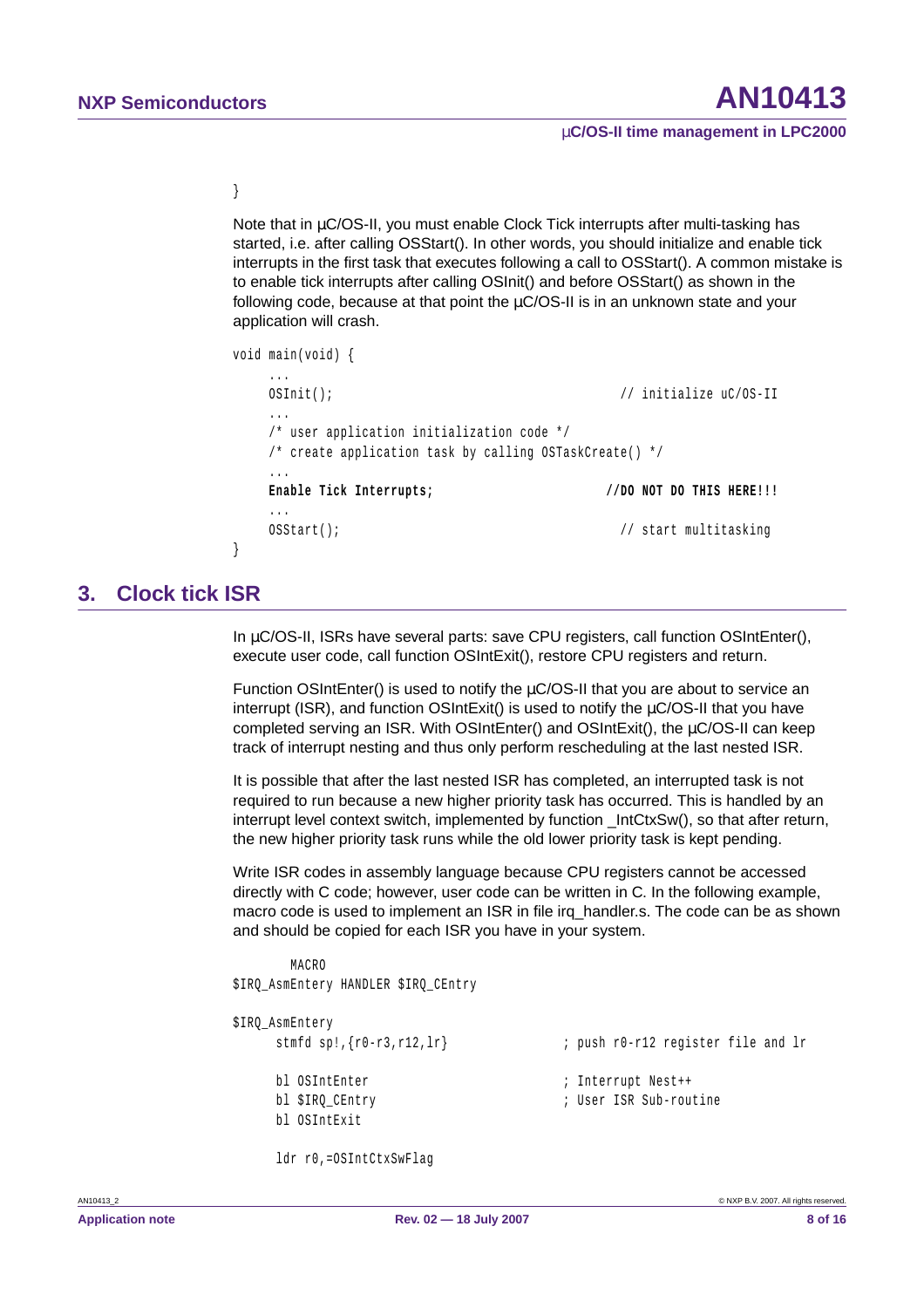#### µ**C/OS-II time management in LPC2000**

```
ldr r1,[r0]
cmp r1,#1
ldmfd sp!,{r0-r3,r12,lr}
subs pc, \ln \frac{44}{1} ; return
```
beq \_IntCtxSw  $\qquad \qquad ;$  interrupt level context switch

MEND

### <span id="page-8-0"></span>**3.1 Timer0 ISR**

The µC/OS-II Clock Tick is serviced by calling OSTimeTick() from a timer ISR. In the following example it is Timer0 ISR. Copying the macro code as shown gives Timer0 ISR.

```
;Timer0 interrupt
  IMPORT IRQC_Timer0
IRQASMTimer0 HANDLER IRQC_Timer0
```
IRQASMTimer0 is Timer0 ISR entry point. IRQC\_Timer0 is the user code entry point and can be written in C.

Function OSTimeTick() is called by IRQC\_Timer0. Most of the work done by function OSTimeTick() basically consists of decrementing field OSTCBDly for each non-zero OS\_TCB (Task Control Block). Because OSTCBDly contains the number of Clock Ticks that the task is allowed to delay, OSTimeTick() follows the chain of OS\_TCB starting at OSTCBList (list of OS\_TCB) until it reaches the idle task. The execution time of OSTimeTick() is directly proportional to the number of tasks created in an application. OSTimeTick() also accumulates the number of Clock Ticks since power-up in an unsigned 32-bit variable called OSTime.

```
void IRQC_Timer0(void) {
   OSTimeTick(); // serve the Clock Tick
   TIMER0_IR = 0x01;
   VICVectAddr = 0; // clear the interrupt
}
```
# <span id="page-8-1"></span>**4. Time functions**

The  $\mu$ C/OS-II provides five basic functions for implementing time management. They are:

OSTimeDly() OSTimeDlyHMSM() OSTimeDlyResume() OSTimeGet() OSTimeSet()

OSTimeDly() and OSTimeDlyHMSM() allow the calling task to delay itself for a user-specified time. OSTimeDly() calculates the number of ticks to delay: a value between 1 and 65535. OSTimeDlyHMSM() allows you to specify time in hours, minutes, seconds and milliseconds which is more 'natural'.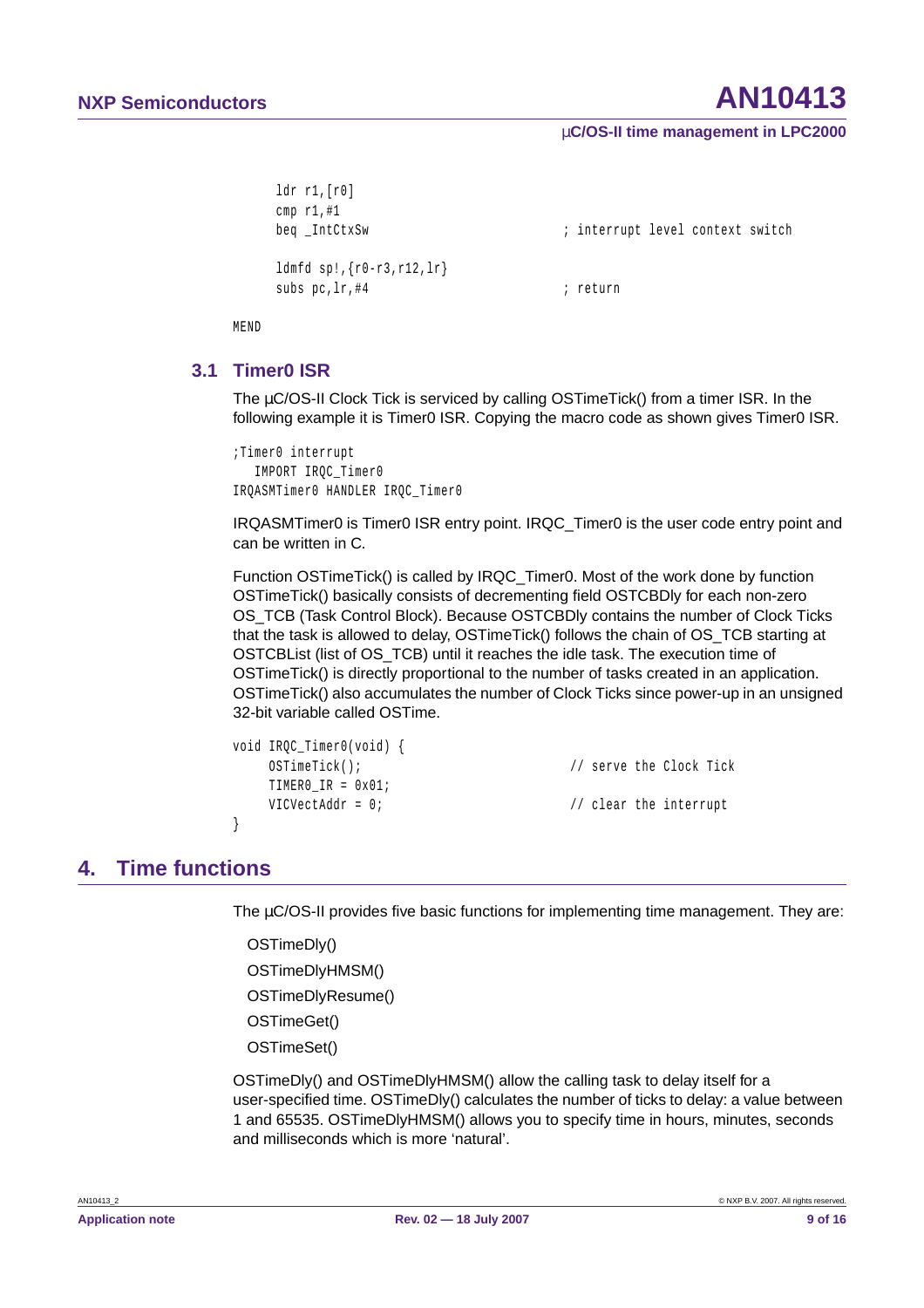OSTimeDlyResume() is used to resume a task that delayed itself. There will be another task to cancel the delay and make the delayed task ready-to-run.

When a Clock Tick occurs, µC/OS-II increments a 32-bit counter. At a tick rate of 100 Hz, this 32-bit counter rolls over every 497 days. OSTimeGet() can be used to get the value of this counter. You can also change the value of the counter by OSTimeSet().

Before using these functions, you have to give a configuration in os cfg.h as follows:

| #define OS TIME DLY HMSM EN   |  | //Include OSTimeDlyHMSM()            |
|-------------------------------|--|--------------------------------------|
| #define OS TIME DLY RESUME EN |  | //Include OSTimeDlyResume()          |
| #define OS TIME GET SET EN    |  | //Include OSTimeGet()and OSTimeSet() |

Here is an example of how to implement time management. In the sample application, two tasks are created: TaskMain is used to print out a string and TaskGTime gets OS time and prints it out. By calling function OSTimeDly(), both tasks are delayed for 50 Clock Ticks before continuing.

To implement string print-out, a serial communication interface UART port is used to output some information with which time management of the µC/OS-II can be easily understood.

```
#define STACKSIZE 128
unsigned int TaskMainStack[STACKSIZE];
unsigned int TaskGTimeStack[STACKSIZE];
; Function: SystemInit()
; Parameters: void
; Return: void
; Description: Initialize system according to your application
void SystemInit(void){
    LPC_UART_config_t Uart0_Config;
    //system clock initialization
    TIMERO InitTimer();
    //Serial port 0 initialization
    Uart0_Config.BaudRate = BD9600;
    Uart0_Config.WordLenth = WordLength8;
    Uart0_Config.Stopbit=OnebitStop;
    Uart0_Config.ParityEnable = 0;Uart0 Config.BreakEnable = 0;
    Uart0 Config.FIFOEnable = 1;
    Uart0_Config.FIFORxTriggerLevel = FIFORXLEV2;
    Uart0_Config.InterruptEnable= IER_RBR | IER_THRE; // | IER_THRE ;// | IER_RLS;
    Uart_Init(LPC_UARTO, &Uart0_Config);
\{; Function: TaskMain()
; Parameters: void *
```
AN10413 2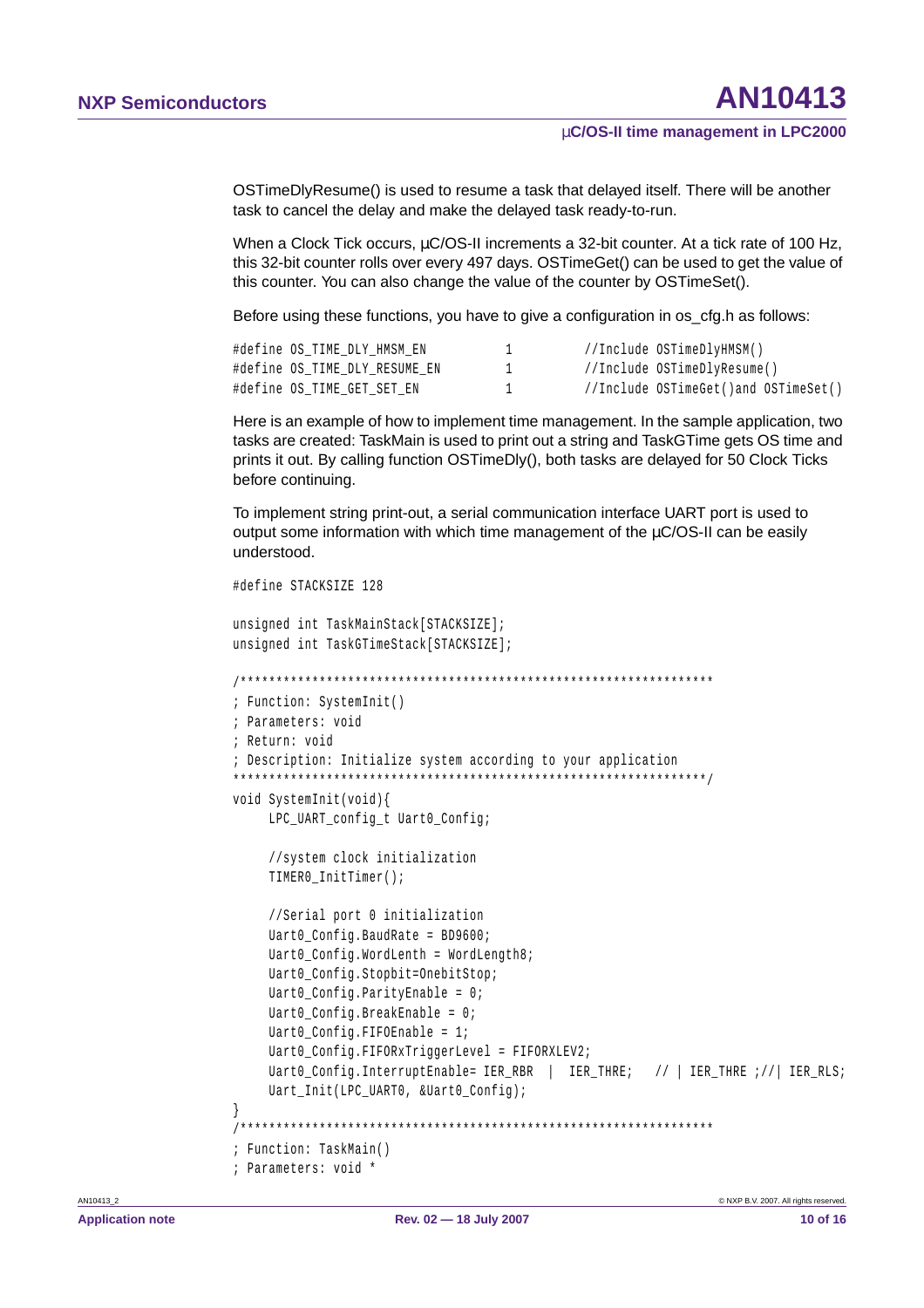# AN10413

### µC/OS-II time management in LPC2000

```
; Return: void
; Description: Task TaskMain main body
void TaskMain(void *i){
    SystemInit();
                         //initialize timer0 and uart0 port
    while(1)CommSendString(COMM1, "TaskMain running. \r \n");
        OSTimeDly(50);
    \left\{ \right\}\left\{ \right.; Function: TaskGTime()
; Parameters: void *
; Return: void
; Description: Task TaskGTime main body. It will get OS time and display it.
void TaskGTime(void *i){
INT32U tvalue.x;
    char tnumber, narray[15];
    while(1)CommSendString(COMM1, "TaskGTime running.\r\n");
        CommSendString(COMM1, "OSTime is:");
        tvalue=OSTimeGet();
        x=0;for(i, j)tnumber=tvalue%10;
          narray[x]=0x30+tnumber;tvalue=tvalue/10;
          if(tvalue==0)break;
          x++;\left\{\begin{array}{c} \end{array}\right\}for(;;) {
          CommPutChar(COMM1, narray[x], 0);if(x<=0)break;
          X = -iCommSendString(COMM1, "\r\n");
        OSTimeDly(50);
   \left\{ \right.\left\{ \right.; Function: main()
; Parameters: void
; Return: void
```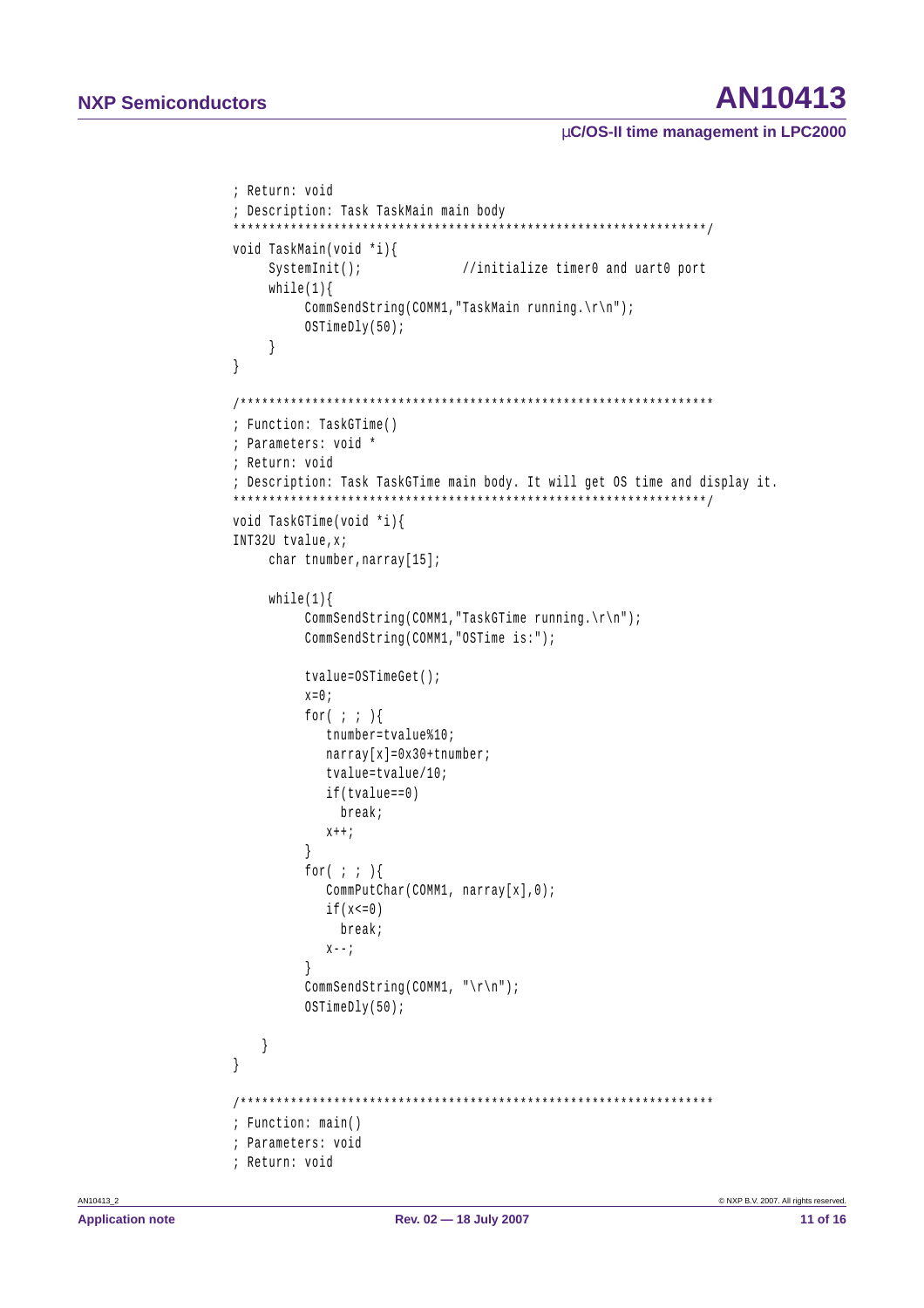### µ**C/OS-II time management in LPC2000**

```
; Description: OS initialization, task creation and OS start.
******************************************************************/
int main(void){
  OSInit();
  OSTaskCreate(TaskMain, (void *)0, (OS_STK *)&TaskMainStack[STACKSIZE - 1], 5);
  OSTaskCreate(TaskGTime, (void *)0, (OS_STK *)&TaskGTimeStack[STACKSIZE - 1], 7);
  OSStart();
}
```
In the above sample code, both tasks are delayed for 50 Clock Ticks by calling OSTimeDly(). If you want to specify time in seconds, such as one second, you can use function OSTimeDlyHMSM() to rewrite it. For example, TaskMain() can be written as follows:

```
void TaskMain(void *i){
   SystemInit(); //initialize timer0 and uart0 port
   While(1){
          CommSendString(COMM1,"TaskMain running.\r\n");
          OSTimeDlyHMSM(0,0,1,0);
   }
}
```
In order to print the message on a PC, a hardware connection is required as shown in [Figure](#page-11-0) 1.



<span id="page-11-0"></span>HyperTerminal Software on the PC can now be started. Setting of the software is shown in [Figure](#page-12-0) 2.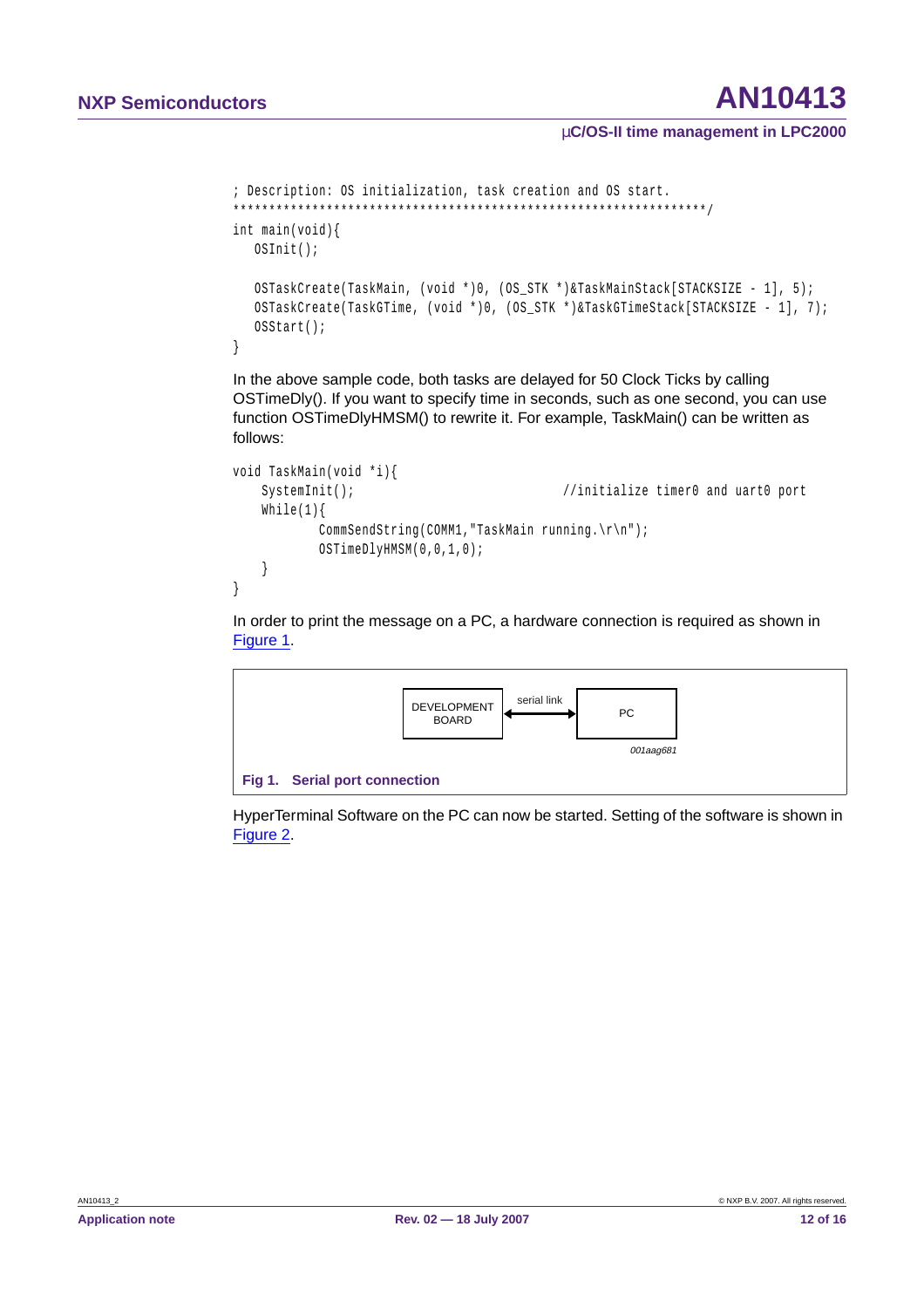### µ**C/OS-II time management in LPC2000**

| uart0_test Properties                                                                                                                                          | <b>COM1 Properties</b>                                                | ? x                                                                     |
|----------------------------------------------------------------------------------------------------------------------------------------------------------------|-----------------------------------------------------------------------|-------------------------------------------------------------------------|
| Connect To Settings                                                                                                                                            | Port Settings                                                         |                                                                         |
| uart0_test<br>$\mathbf C$<br>Country/region: United States (1)<br>Enter the area code without the long-d<br>Area code:<br>Phone number:<br>Connect using: COM1 | Bits per second: 9600<br>Data bits: 8<br>Parity: None<br>Stop bits: 1 | $\overline{ }$<br>$\overline{\phantom{a}}$<br>闛<br>$\blacktriangledown$ |
| Configure<br>V Use country/region code and area<br>F Redia on busy                                                                                             | Flow control: None<br>OK<br>Cancel                                    | $\blacksquare$<br>Restore Defaults<br>Apply                             |
|                                                                                                                                                                |                                                                       |                                                                         |

<span id="page-12-0"></span>Now the system has been configured, run the code on the LPC2xxx. [Figure](#page-13-0) 3 shows the printed messages.

Because TaskMain has a higher priority than TaskGTime, TaskMain runs first and prints out 'TaskMain running.'. Calling OSTimeDly() causes TaskMain to delay itself for 50 Clock Ticks. A context switch occurs. TaskMain is pending and TaskGTime, the next highest priority ready-to-run task, starts to run. It prints out 'TaskGTime running.' and the OS time. OSTimeDly() also delays TaskGTime for 50 Clock Ticks. So from the printed messages, we can see that both tasks run alternately. The printed OS time is increased by 50 Clock Ticks which is equal to the programmed delay time.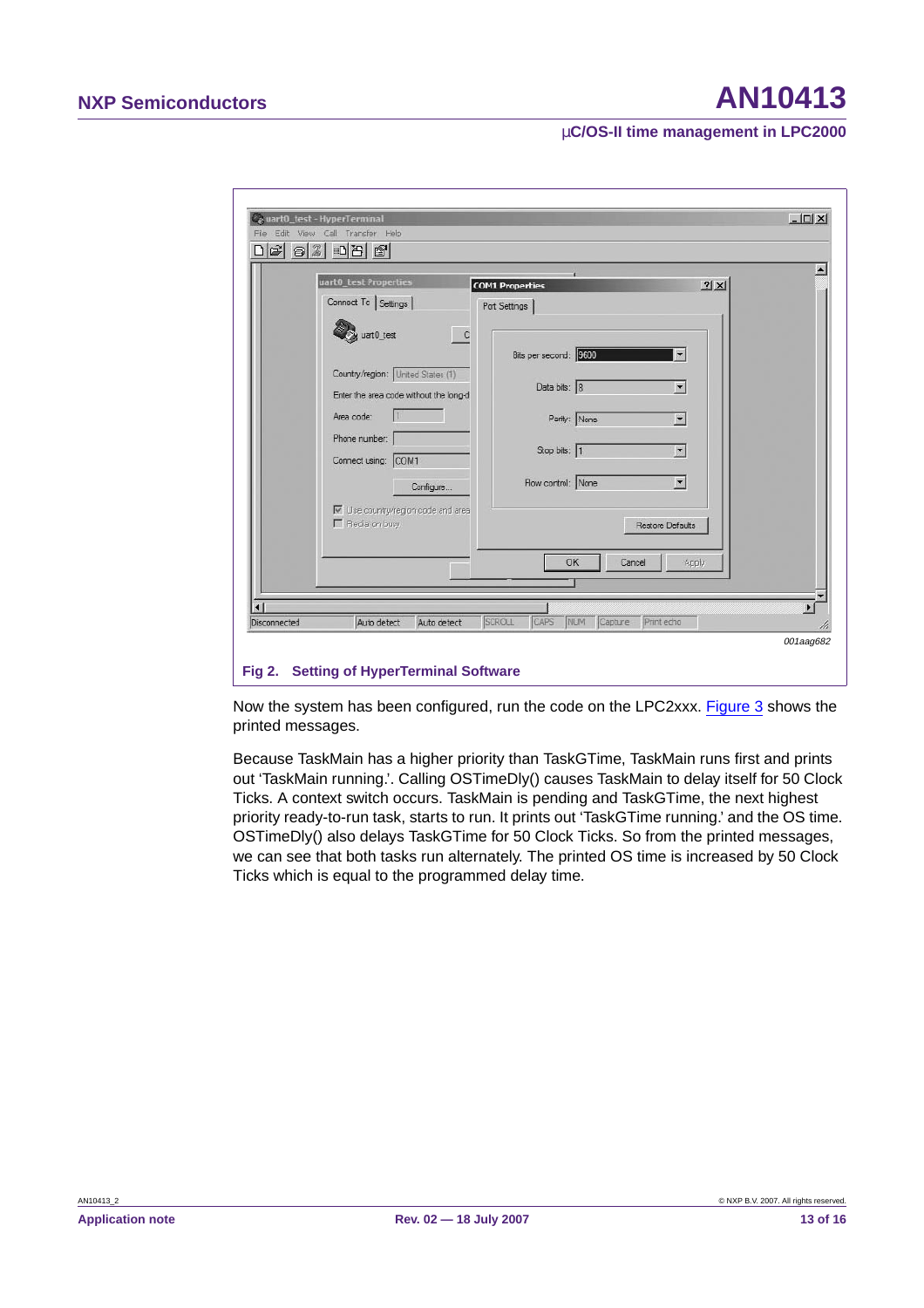### µ**C/OS-II time management in LPC2000**



## <span id="page-13-1"></span>**5. Abbreviations**

<span id="page-13-0"></span>

| Table 3.      | <b>Abbreviations</b>                        |
|---------------|---------------------------------------------|
| Acronym       | <b>Description</b>                          |
| ARM           | Advanced RISC Machine                       |
| <b>ATM</b>    | <b>Automated Teller Machine</b>             |
| <b>FIQ</b>    | <b>Fast Interrupt Request</b>               |
| <b>ISR</b>    | Interrupt Service Request                   |
| MAM           | <b>Memory Accelerator Module</b>            |
| <b>MCU</b>    | MicroController Unit                        |
| <b>SVC</b>    | Supervisor                                  |
| UART          | Universal Asynchronous Receiver Transmitter |
| UND           | Undefined                                   |
| <b>VIC</b>    | Vectored Interrupt Controller               |
| <b>VPB</b>    | <b>VLSI Peripheral Bus</b>                  |
| <b>VPBDIV</b> | <b>VLSI Peripheral Bus Divider</b>          |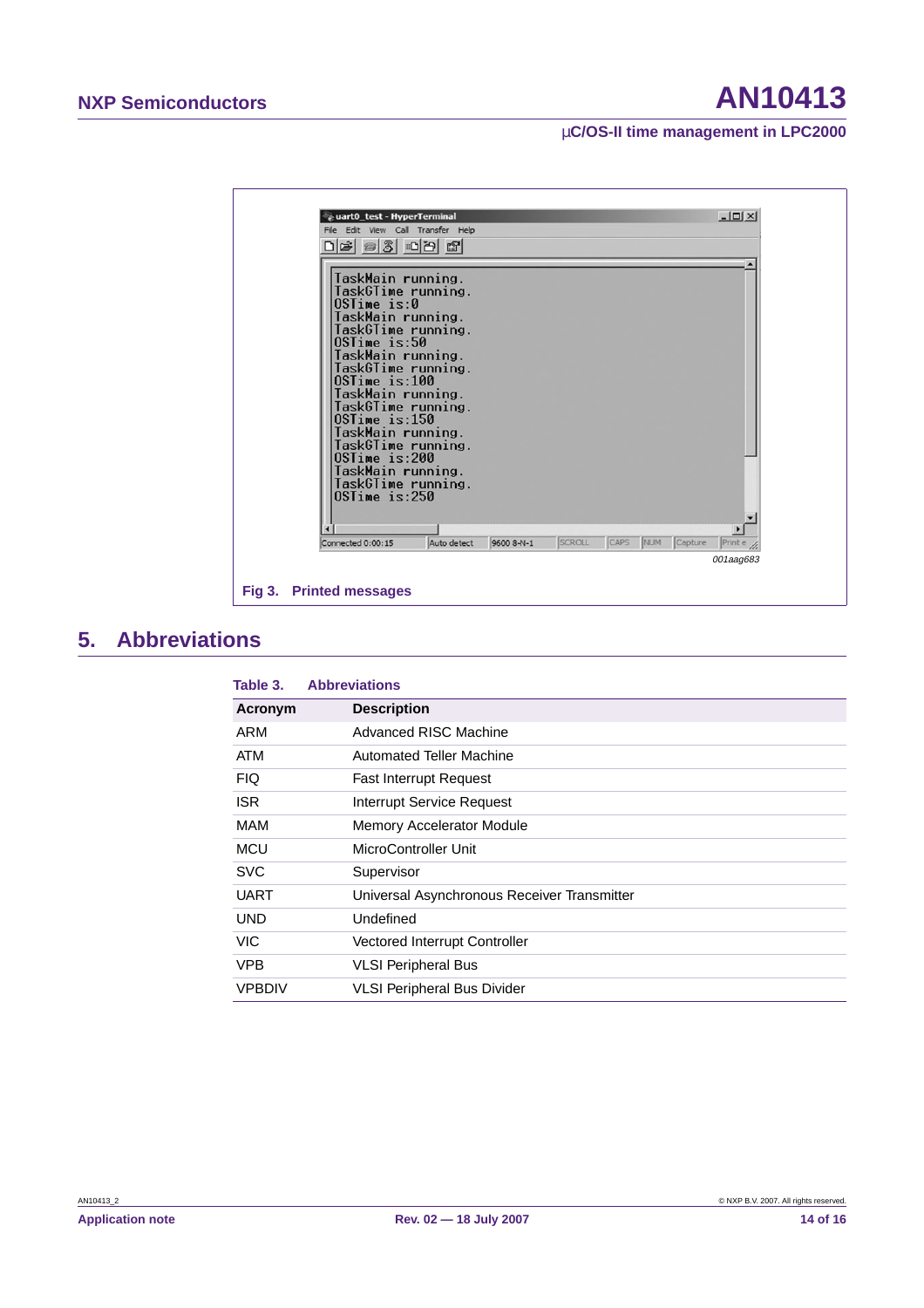### µ**C/OS-II time management in LPC2000**

# <span id="page-14-0"></span>**6. Legal information**

### <span id="page-14-1"></span>**6.1 Definitions**

**Draft —** The document is a draft version only. The content is still under internal review and subject to formal approval, which may result in modifications or additions. NXP Semiconductors does not give any representations or warranties as to the accuracy or completeness of information included herein and shall have no liability for the consequences of use of such information.

### <span id="page-14-2"></span>**6.2 Disclaimers**

**General —** Information in this document is believed to be accurate and reliable. However, NXP Semiconductors does not give any representations or warranties, expressed or implied, as to the accuracy or completeness of such information and shall have no liability for the consequences of use of such information.

**Right to make changes —** NXP Semiconductors reserves the right to make changes to information published in this document, including without limitation specifications and product descriptions, at any time and without notice. This document supersedes and replaces all information supplied prior to the publication hereof.

**Suitability for use - NXP Semiconductors products are not designed,** authorized or warranted to be suitable for use in medical, military, aircraft, space or life support equipment, nor in applications where failure or malfunction of a NXP Semiconductors product can reasonably be expected to result in personal injury, death or severe property or environmental damage. NXP Semiconductors accepts no liability for inclusion and/or use of NXP Semiconductors products in such equipment or applications and therefore such inclusion and/or use is at the customer's own risk.

**Applications —** Applications that are described herein for any of these products are for illustrative purposes only. NXP Semiconductors makes no representation or warranty that such applications will be suitable for the specified use without further testing or modification.

### <span id="page-14-3"></span>**6.3 Trademarks**

Notice: All referenced brands, product names, service names and trademarks are the property of their respective owners.